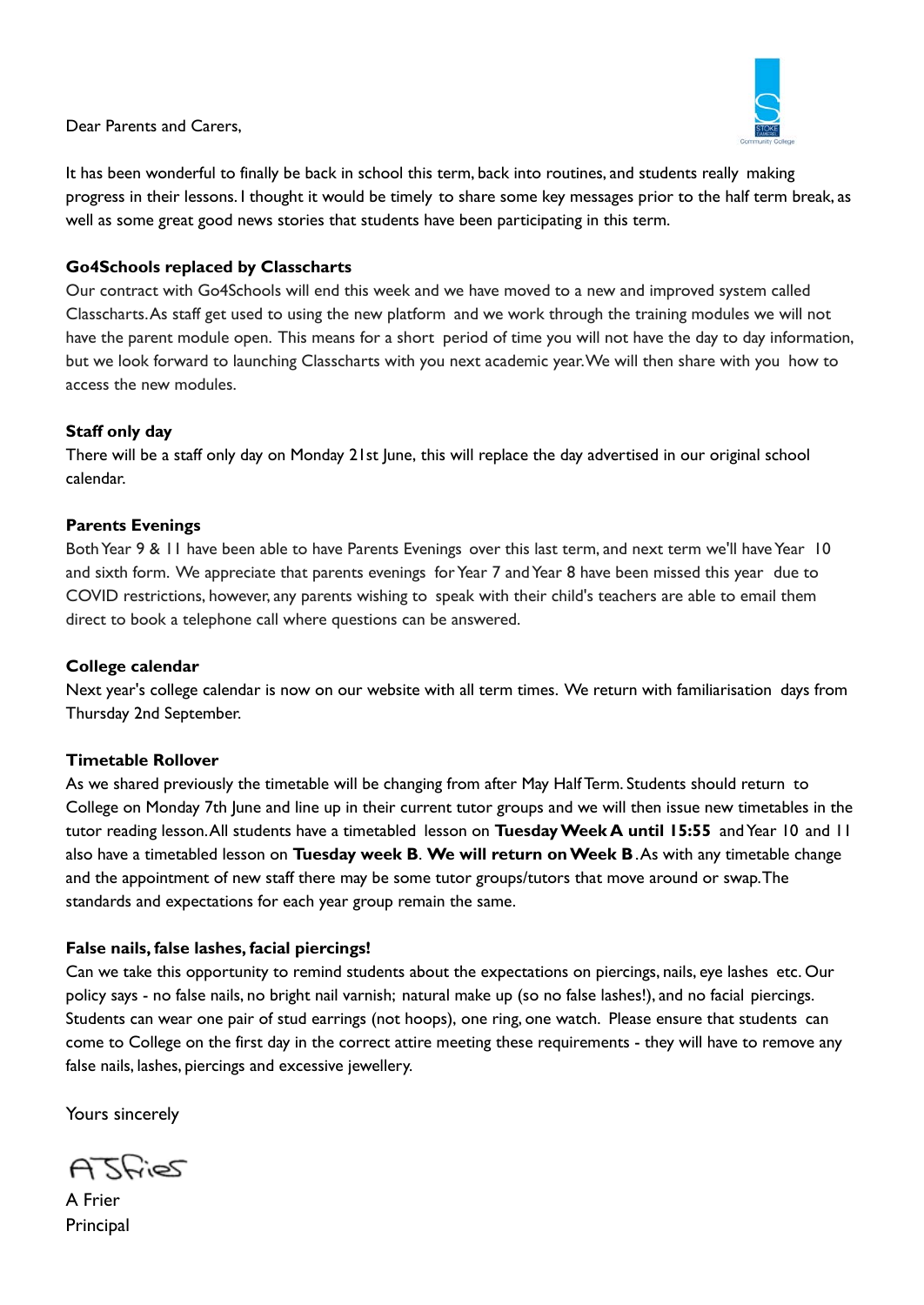# **Good News Stories**

# **Positive Community Cards**

What a fabulous launch of a Positive Community Card. Staff have been frantically signing cards as our students carry out positive acts supporting our community ethos. The cards recognise the students' positive behaviours in the areas of supporting others, taking initiative, holding a positive conversation and picking up litter, using good manners, and wearing their uniform smartly. Rewarding students positive behaviour is paramount to giving them a sense of belonging to our school and community. Over 6000 signatures have been received by our students in the last 3 weeks. Staff have loved engaging in positive conversations with students during their break and social times - it makes everyone smile!

#### **Duke of Edinburgh Award**

All DofE participants at SDCC have been involved in a wide range of training as they work towards completing the expedition sections of their awards. Training over the past month has covered:

- First aid and emergency procedures
- An awareness of risk and health and safety issues
- Navigation and route planning
- Campcraft, equipment and hygiene
- Food and cooking
- Countryside Code

**Gold -** All groups are excited as they are about to put the theory into practice as we commence the practical part of their Navigation and route planning training. Students will be taking part in two full days of

navigation and hillwalking practice as well as a micro navigation competition. These will help to prepare them for their forthcoming expedition.

#### **Silver**

Our Silver participants had a whole year without training due to lockdowns, but luckily for them they managed to have all the seasons in their two practice walks! Rain, winds, dull skies, blue skies, sunshine and a bit more rain! But even the rain couldn't dampen the spirits of our 53 Silver participants. They navigated their way through Bere Peninsula and South Dartmoor, working in their groups in a mixture of urban and rural environments. Nothing but the highest standards were met with the highest spirits, no matter the challenges they faced (did we mention it rained?). Pupils displayed some key navigation skills as they made their way to our checkpoints, they always greeted us with smiles and sweets. The Yr 10's have all completed their first aid training and food and cooking lessons and are all set to embark on their practice expedition. We are also delighted to see so many Yr 11's who want to complete



their awards and to gain some adventure before they leave. Great effort from everyone involved!

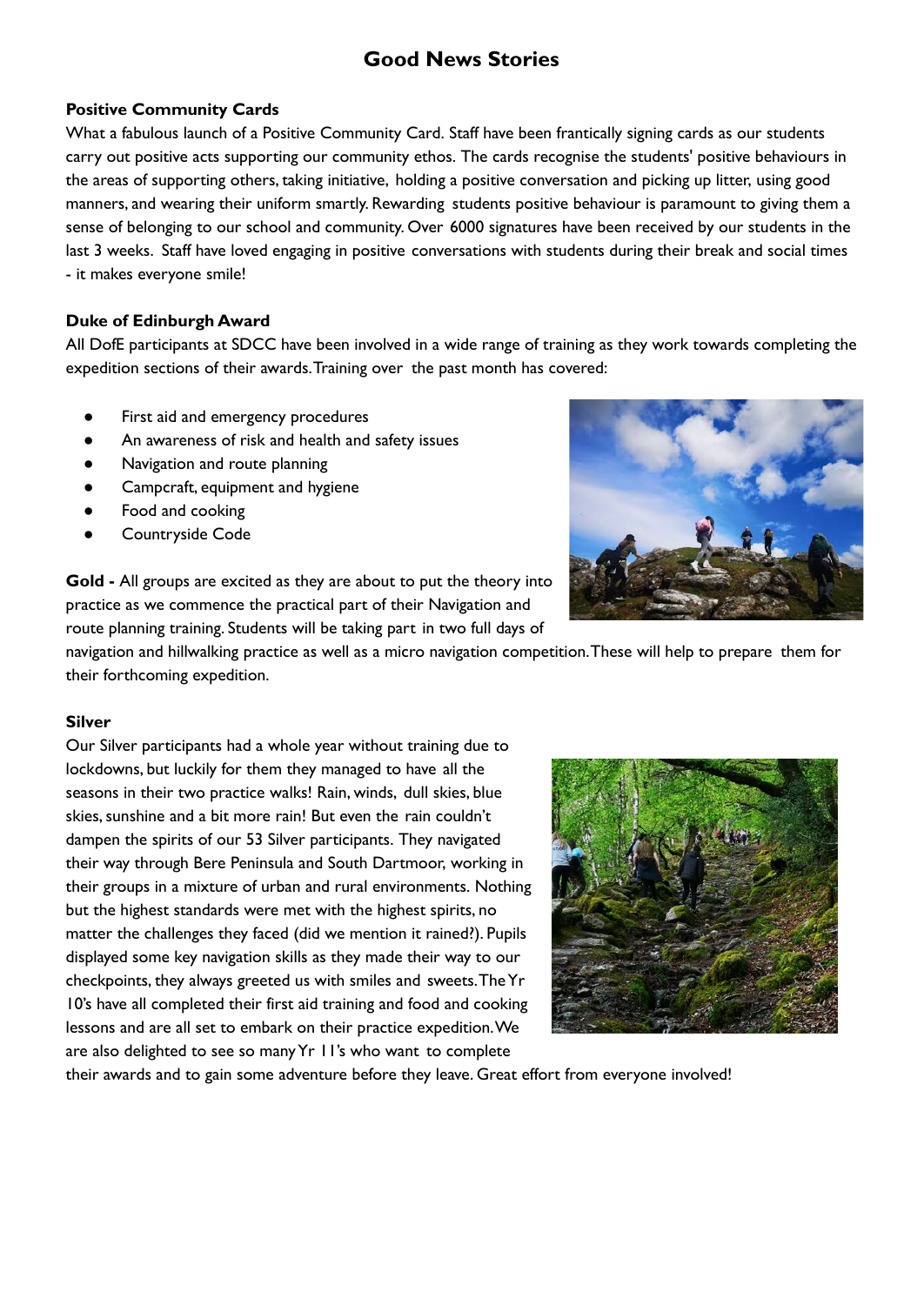# **Bronze**

36 Yr 9 Bronze participants braved the elements and took part in their practice expedition on the South West Coast path, in somewhat adverse weather conditions. Teams showed great team and leadership skills, navigating their teams towards check points and final destinations each day. All the students now have a greater appreciation for what constitutes a waterproof jacket, but there were smiles at the end of the two days as they put their dry kit on and cooked their hot meal!



Finally, a massive thank you to all the parents and carers of our awesome participants. Without your support and understanding we would not be able to run the Award.

#### **Well done to our Newly Qualified Teachers**

This year we have had five Newly Qualified Teachers (NQTs) who joined in September 2020. After a very unusual training year due to Covid 19 and lockdown, in a variety of schools in the South West, our five NQTS made a flying start to their teaching. As an NQT the training continues with a weekly professional development session as well as having a tutor group and teaching. All our NQTs are subject specialists and these are some of the challenges and highlights they have faced this year.



Mr Grasske is one of our Geography trainees and he writes " It's been brilliant being an NQT here at Stoke Damerel, even with the challenges of the pandemic and lockdown learning. I have learnt so much from my colleagues and look forward to progressing my teaching even further!"

Miss Turner has been one of our science NQTs and she writes that "having a tutor group and doing guided reading was a new experience". Her highlights this year include working collaboratively with a supportive department and filming science experiments in her kitchen during remote learning.

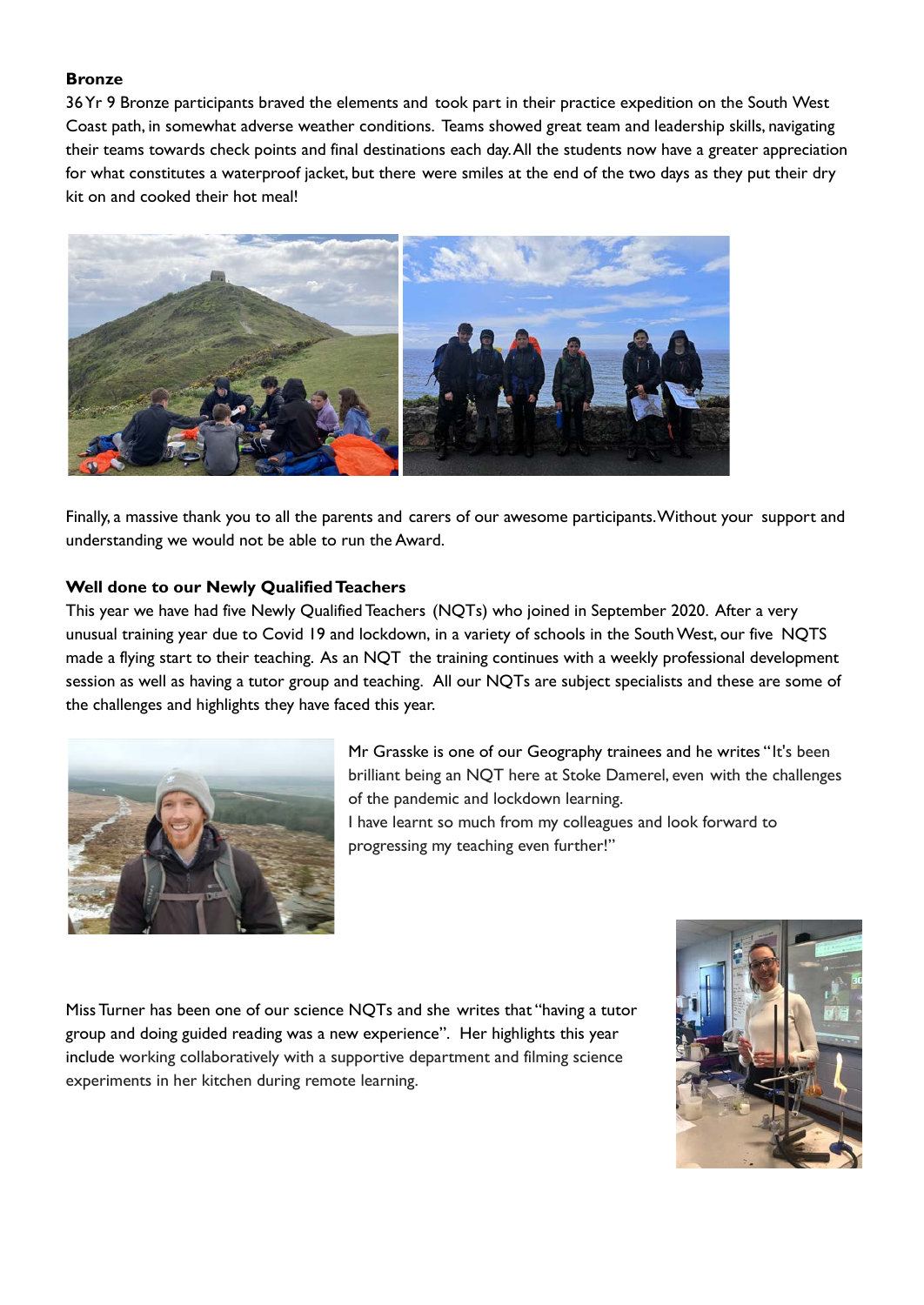This image of Miss Evans who also teaches Geography, shows her litter picking with the Eco Club. She says it was the students themselves who were keen to do something. "We taught a plastic pollution unit during lockdown and



it sparked a lot of interest, especially in Years 7 and 8. That is lovely to see. They are the next generation and have the biggest potential to make the difference."Miss Evans also writes "One of my key highlights is working with such an incredible team who are driven to inspire our young people, and I have learnt so much in a short space of time. A challenge has been adapting to the different teaching and learning platforms throughout the coronavirus pandemic."

Dr Roberts highlights from the NQT year have included building positive relationships with all her students. Dr Roberts writes that she was very proud when she successfully led a whole school best practice session and won the most improved group within the Science Faculty for students completing 100 Tassomai questions in May.



# **Six Stoke Damerel CCF cadets promoted**

2021 is proving to be a very successful and busy year for the SDCC Combined Cadet Force, which is no mean

feat during a worldwide pandemic. The CCF currently has its highest membership ever. The success of the group is reflected in the recent number of promotions. CCF and Outdoor Education leader Steve Chapman said, 'Last week 6 of the SDCC cadets were all promoted. We are particularly proud of Year 12 student Cassie who is the highest ranking Senior Cadet in the Army section at Sergeant.'

The action isn't limited to the school week. Mr Chapman went on to say 'This weekend we had our first exercise in 15 months' - 'Exercise Manadon Marauder' - which involved 32 Plymouth College and Stoke Damerel students. It was great to see our students leading the way with their dedication and commitment'.



Cadets took part in a range of activities including: Patrol

Skills, Pairs fire and maneuver, Fire Control orders as well as some enjoyable 'bushcraft skills'. Next up is Summer Camp 2021.